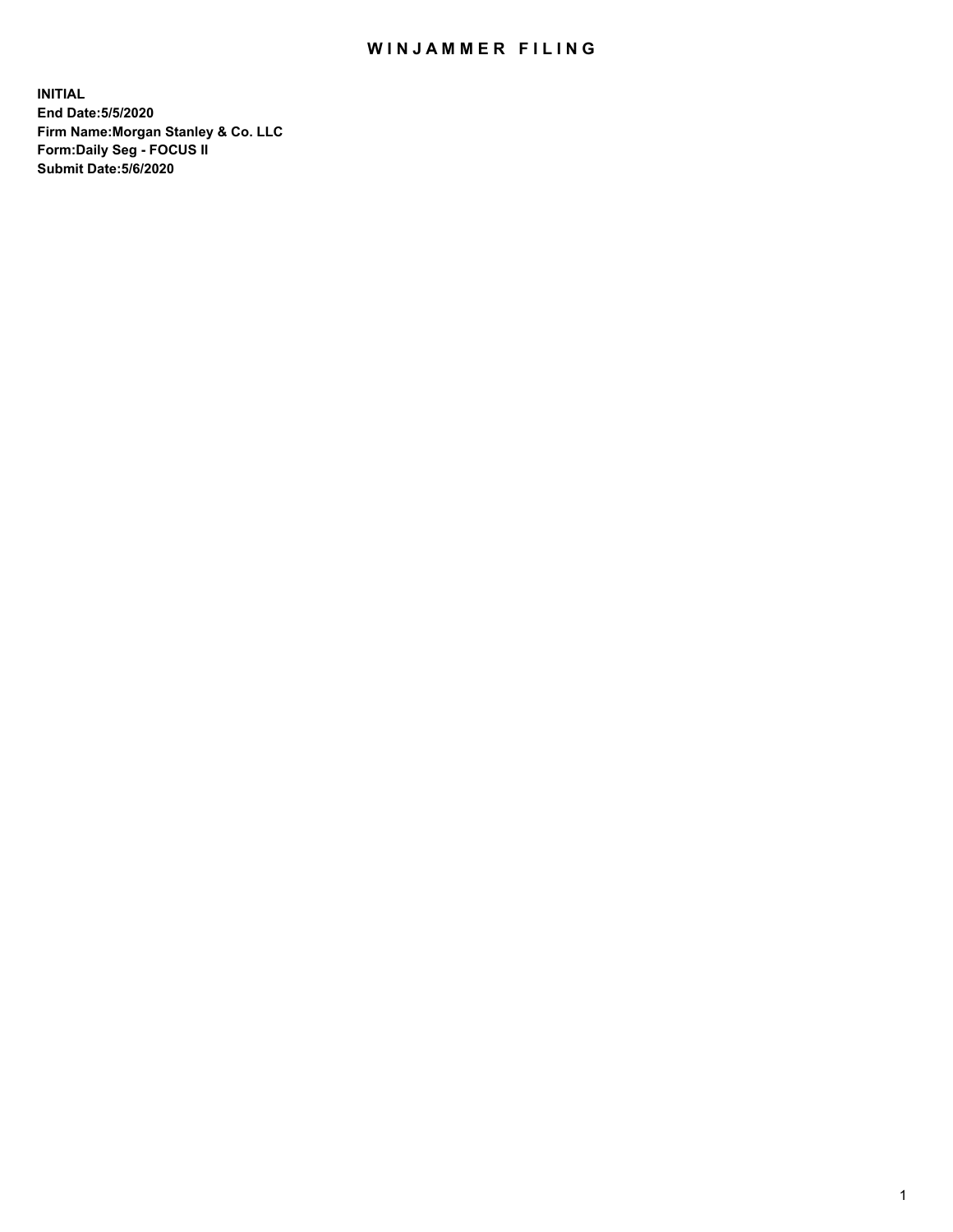**INITIAL End Date:5/5/2020 Firm Name:Morgan Stanley & Co. LLC Form:Daily Seg - FOCUS II Submit Date:5/6/2020 Daily Segregation - Cover Page**

| Name of Company                                                                                                                                                                                                                                                                                                                | Morgan Stanley & Co. LLC                                    |
|--------------------------------------------------------------------------------------------------------------------------------------------------------------------------------------------------------------------------------------------------------------------------------------------------------------------------------|-------------------------------------------------------------|
| <b>Contact Name</b>                                                                                                                                                                                                                                                                                                            | <b>Ikram Shah</b>                                           |
| <b>Contact Phone Number</b>                                                                                                                                                                                                                                                                                                    | 212-276-0963                                                |
| <b>Contact Email Address</b>                                                                                                                                                                                                                                                                                                   | lkram.shah@morganstanley.com                                |
| FCM's Customer Segregated Funds Residual Interest Target (choose one):<br>a. Minimum dollar amount: ; or<br>b. Minimum percentage of customer segregated funds required:% ; or<br>c. Dollar amount range between: and; or<br>d. Percentage range of customer segregated funds required between: % and %.                       | 235,000,000<br><u>0</u><br><u>00</u><br>0 Q                 |
| FCM's Customer Secured Amount Funds Residual Interest Target (choose one):<br>a. Minimum dollar amount: : or<br>b. Minimum percentage of customer secured funds required:%; or<br>c. Dollar amount range between: and; or<br>d. Percentage range of customer secured funds required between:% and%.                            | 140,000,000<br><u>0</u><br>0 <sub>0</sub><br>0 <sub>0</sub> |
| FCM's Cleared Swaps Customer Collateral Residual Interest Target (choose one):<br>a. Minimum dollar amount: ; or<br>b. Minimum percentage of cleared swaps customer collateral required:% ; or<br>c. Dollar amount range between: and; or<br>d. Percentage range of cleared swaps customer collateral required between:% and%. | 92,000,000<br><u>0</u><br>0 Q<br>0 <sub>0</sub>             |

Attach supporting documents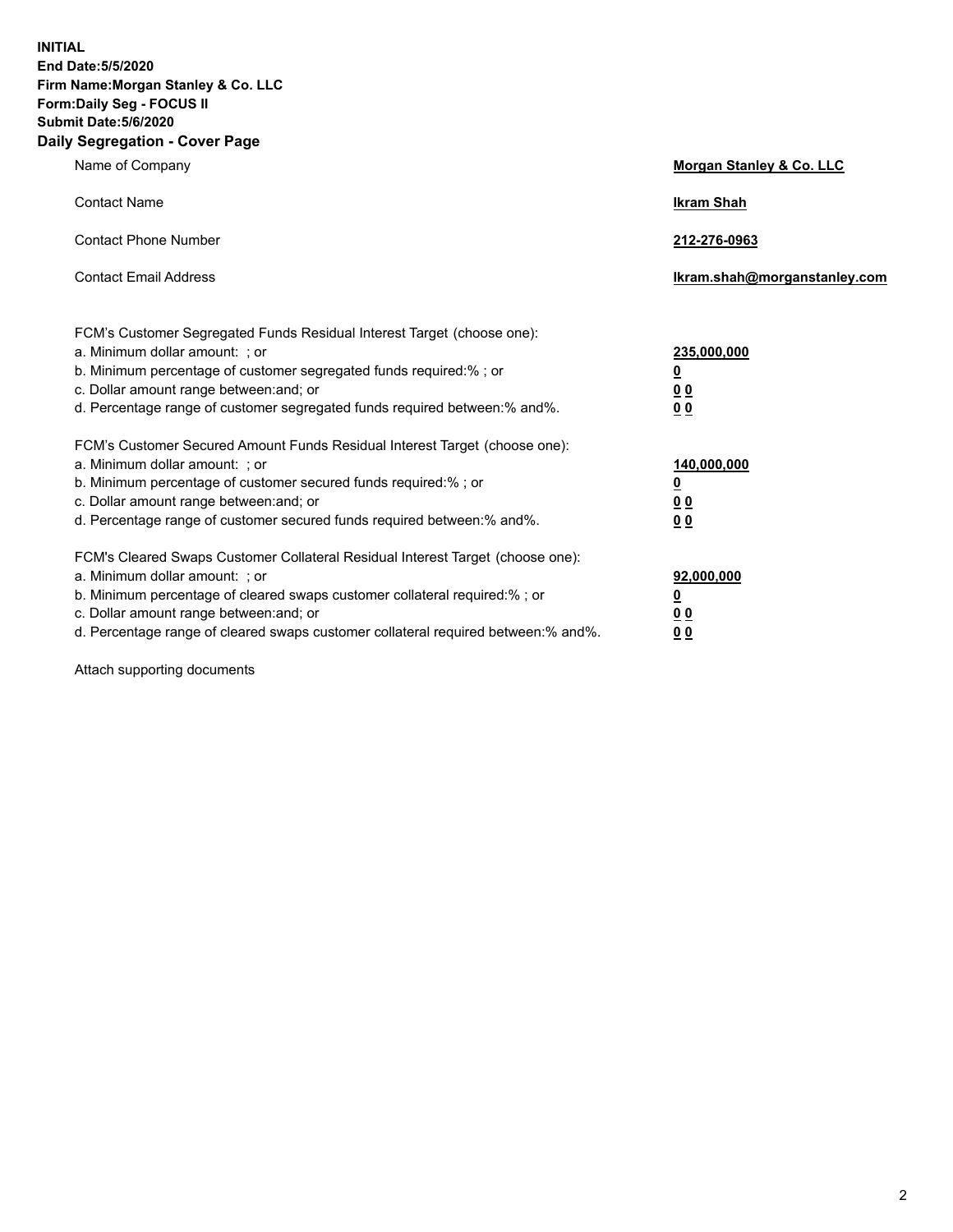|          | <b>INITIAL</b><br>End Date: 5/5/2020<br>Firm Name: Morgan Stanley & Co. LLC<br>Form: Daily Seg - FOCUS II<br><b>Submit Date: 5/6/2020</b><br><b>Daily Segregation - Secured Amounts</b> |                                             |
|----------|-----------------------------------------------------------------------------------------------------------------------------------------------------------------------------------------|---------------------------------------------|
|          | Foreign Futures and Foreign Options Secured Amounts                                                                                                                                     |                                             |
|          | Amount required to be set aside pursuant to law, rule or regulation of a foreign                                                                                                        | $0$ [7305]                                  |
|          | government or a rule of a self-regulatory organization authorized thereunder                                                                                                            |                                             |
| 1.       | Net ledger balance - Foreign Futures and Foreign Option Trading - All Customers                                                                                                         |                                             |
|          | A. Cash                                                                                                                                                                                 | 4,686,244,013 [7315]                        |
| 2.       | B. Securities (at market)<br>Net unrealized profit (loss) in open futures contracts traded on a foreign board of trade                                                                  | 2,788,777,134 [7317]<br>-131,459,731 [7325] |
| 3.       | Exchange traded options                                                                                                                                                                 |                                             |
|          | a. Market value of open option contracts purchased on a foreign board of trade                                                                                                          | 14,083,853 [7335]                           |
|          | b. Market value of open contracts granted (sold) on a foreign board of trade                                                                                                            | -16,673,767 [7337]                          |
| 4.       | Net equity (deficit) (add lines 1. 2. and 3.)                                                                                                                                           | 7,340,971,502 [7345]                        |
| 5.       | Account liquidating to a deficit and account with a debit balances - gross amount                                                                                                       | 126,195,181 [7351]                          |
|          | Less: amount offset by customer owned securities                                                                                                                                        | -123,892,072 [7352] 2,303,109               |
|          |                                                                                                                                                                                         | [7354]                                      |
| 6.       | Amount required to be set aside as the secured amount - Net Liquidating Equity                                                                                                          | 7,343,274,611 [7355]                        |
| 7.       | Method (add lines 4 and 5)<br>Greater of amount required to be set aside pursuant to foreign jurisdiction (above) or line                                                               |                                             |
|          | 6.                                                                                                                                                                                      | 7,343,274,611 [7360]                        |
|          | FUNDS DEPOSITED IN SEPARATE REGULATION 30.7 ACCOUNTS                                                                                                                                    |                                             |
| 1.       | Cash in banks                                                                                                                                                                           |                                             |
|          | A. Banks located in the United States                                                                                                                                                   | 683,244,819 [7500]                          |
|          | B. Other banks qualified under Regulation 30.7                                                                                                                                          | 389,578,803 [7520] 1,072,823,622            |
|          |                                                                                                                                                                                         | [7530]                                      |
| 2.       | Securities                                                                                                                                                                              |                                             |
|          | A. In safekeeping with banks located in the United States                                                                                                                               | 764,114,769 [7540]                          |
| 3.       | B. In safekeeping with other banks qualified under Regulation 30.7<br>Equities with registered futures commission merchants                                                             | 0 [7560] 764,114,769 [7570]                 |
|          | A. Cash                                                                                                                                                                                 | 11,694,246 [7580]                           |
|          | <b>B.</b> Securities                                                                                                                                                                    | $0$ [7590]                                  |
|          | C. Unrealized gain (loss) on open futures contracts                                                                                                                                     | 1,758,498 [7600]                            |
|          | D. Value of long option contracts                                                                                                                                                       | $0$ [7610]                                  |
|          | E. Value of short option contracts                                                                                                                                                      | 0 [7615] 13,452,744 [7620]                  |
| 4.       | Amounts held by clearing organizations of foreign boards of trade                                                                                                                       |                                             |
|          | A. Cash                                                                                                                                                                                 | $0$ [7640]                                  |
|          | <b>B.</b> Securities                                                                                                                                                                    | $0$ [7650]                                  |
|          | C. Amount due to (from) clearing organization - daily variation<br>D. Value of long option contracts                                                                                    | $0$ [7660]                                  |
|          | E. Value of short option contracts                                                                                                                                                      | $0$ [7670]<br>0 [7675] 0 [7680]             |
| 5.       | Amounts held by members of foreign boards of trade                                                                                                                                      |                                             |
|          | A. Cash                                                                                                                                                                                 | 3,896,957,857 [7700]                        |
|          | <b>B.</b> Securities                                                                                                                                                                    | 2,024,662,365 [7710]                        |
|          | C. Unrealized gain (loss) on open futures contracts                                                                                                                                     | -133,218,229 [7720]                         |
|          | D. Value of long option contracts                                                                                                                                                       | 14,083,853 [7730]                           |
|          | E. Value of short option contracts                                                                                                                                                      | -16,673,767 [7735] 5,785,812,079            |
|          |                                                                                                                                                                                         | [7740]                                      |
| 6.       | Amounts with other depositories designated by a foreign board of trade                                                                                                                  | $0$ [7760]                                  |
| 7.<br>8. | Segregated funds on hand                                                                                                                                                                | $0$ [7765]                                  |
| 9.       | Total funds in separate section 30.7 accounts<br>Excess (deficiency) Set Aside for Secured Amount (subtract line 7 Secured Statement                                                    | 7,636,203,214 [7770]<br>292,928,603 [7380]  |
|          | Page 1 from Line 8)                                                                                                                                                                     |                                             |
| 10.      | Management Target Amount for Excess funds in separate section 30.7 accounts                                                                                                             | 140,000,000 [7780]                          |
|          |                                                                                                                                                                                         |                                             |

11. Excess (deficiency) funds in separate 30.7 accounts over (under) Management Target **152,928,603** [7785]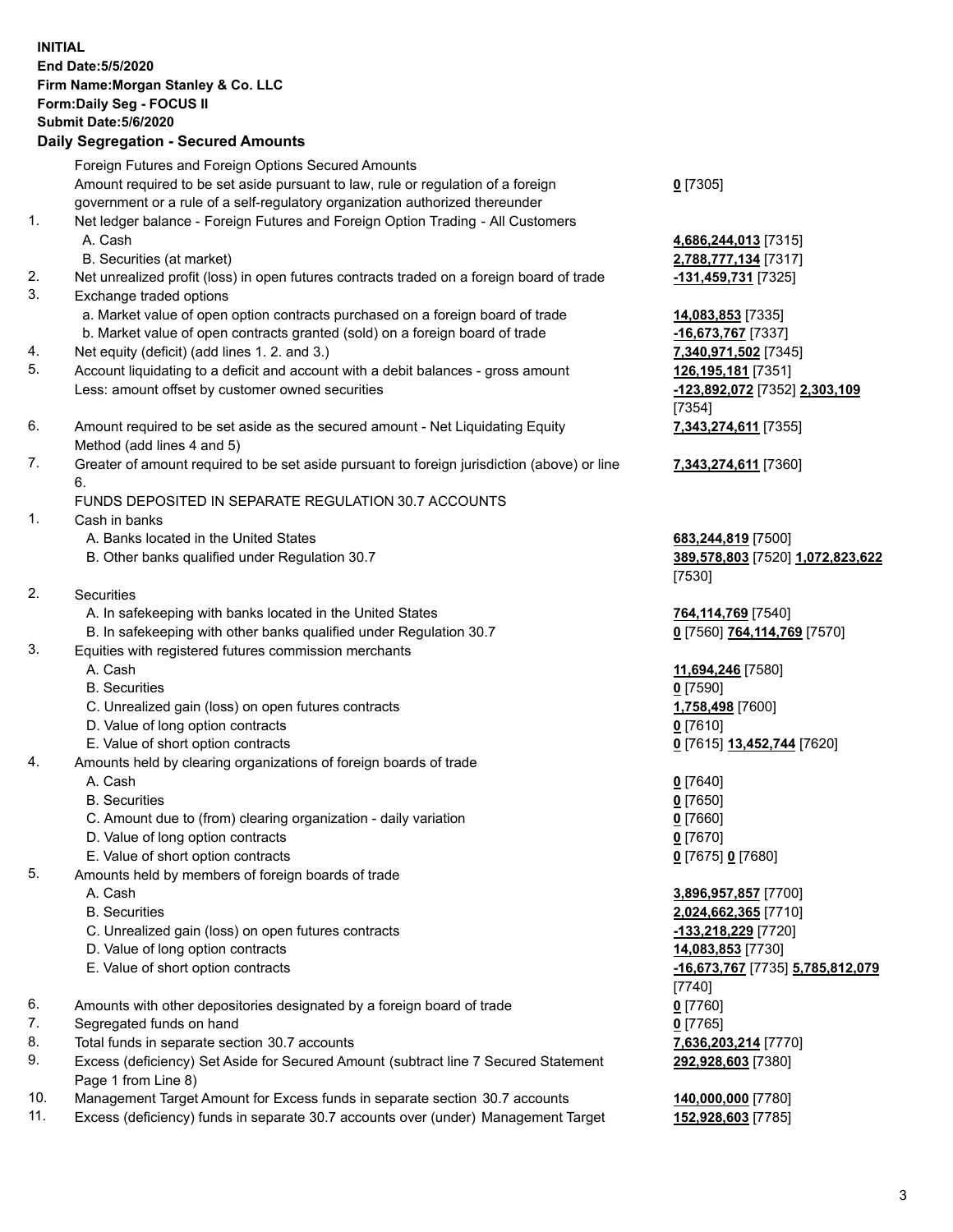|     | <b>INITIAL</b><br>End Date: 5/5/2020<br>Firm Name: Morgan Stanley & Co. LLC<br>Form: Daily Seg - FOCUS II<br><b>Submit Date: 5/6/2020</b><br>Daily Segregation - Segregation Statement |                               |
|-----|----------------------------------------------------------------------------------------------------------------------------------------------------------------------------------------|-------------------------------|
|     | SEGREGATION REQUIREMENTS(Section 4d(2) of the CEAct)                                                                                                                                   |                               |
| 1.  | Net ledger balance                                                                                                                                                                     |                               |
|     | A. Cash                                                                                                                                                                                | 10,701,960,634 [7010]         |
|     | B. Securities (at market)                                                                                                                                                              | 8,525,096,355 [7020]          |
| 2.  | Net unrealized profit (loss) in open futures contracts traded on a contract market                                                                                                     | 6,833,450,516 [7030]          |
| 3.  | Exchange traded options                                                                                                                                                                |                               |
|     | A. Add market value of open option contracts purchased on a contract market                                                                                                            | 641,438,601 [7032]            |
|     | B. Deduct market value of open option contracts granted (sold) on a contract market                                                                                                    | -548,645,100 [7033]           |
| 4.  | Net equity (deficit) (add lines 1, 2 and 3)                                                                                                                                            | 26,153,301,006 [7040]         |
| 5.  | Accounts liquidating to a deficit and accounts with                                                                                                                                    |                               |
|     | debit balances - gross amount                                                                                                                                                          | 286,387,419 [7045]            |
|     | Less: amount offset by customer securities                                                                                                                                             | -281,816,586 [7047] 4,570,833 |
|     |                                                                                                                                                                                        | [7050]                        |
| 6.  | Amount required to be segregated (add lines 4 and 5)                                                                                                                                   | 26,157,871,839 [7060]         |
|     | FUNDS IN SEGREGATED ACCOUNTS                                                                                                                                                           |                               |
| 7.  | Deposited in segregated funds bank accounts                                                                                                                                            |                               |
|     | A. Cash                                                                                                                                                                                | 5,184,407,191 [7070]          |
|     | B. Securities representing investments of customers' funds (at market)                                                                                                                 | $0$ [7080]                    |
|     | C. Securities held for particular customers or option customers in lieu of cash (at                                                                                                    | 1,251,968,945 [7090]          |
|     | market)                                                                                                                                                                                |                               |
| 8.  | Margins on deposit with derivatives clearing organizations of contract markets                                                                                                         |                               |
|     | A. Cash                                                                                                                                                                                | 13,089,086,995 [7100]         |
|     | B. Securities representing investments of customers' funds (at market)                                                                                                                 | $0$ [7110]                    |
|     | C. Securities held for particular customers or option customers in lieu of cash (at                                                                                                    | 7,273,127,410 [7120]          |
|     | market)                                                                                                                                                                                |                               |
| 9.  | Net settlement from (to) derivatives clearing organizations of contract markets                                                                                                        | -54,988,494 [7130]            |
| 10. | Exchange traded options                                                                                                                                                                |                               |
|     | A. Value of open long option contracts                                                                                                                                                 | 641,438,601 [7132]            |
|     | B. Value of open short option contracts                                                                                                                                                | -548,645,100 [7133]           |
| 11. | Net equities with other FCMs                                                                                                                                                           |                               |
|     | A. Net liquidating equity                                                                                                                                                              | 13,886,825 [7140]             |
|     | B. Securities representing investments of customers' funds (at market)                                                                                                                 | $0$ [7160]                    |
|     | C. Securities held for particular customers or option customers in lieu of cash (at<br>market)                                                                                         | $0$ [7170]                    |
| 12. | Segregated funds on hand                                                                                                                                                               | $0$ [7150]                    |
| 13. | Total amount in segregation (add lines 7 through 12)                                                                                                                                   | 26,850,282,373 [7180]         |
| 14. | Excess (deficiency) funds in segregation (subtract line 6 from line 13)                                                                                                                | 692,410,534 [7190]            |
|     |                                                                                                                                                                                        |                               |

15. Management Target Amount for Excess funds in segregation<br>16. Excess (deficiency) funds in segregation over (under) Manag Excess (deficiency) funds in segregation over (under) Management Target Amount Excess

**457,410,534** [7198]